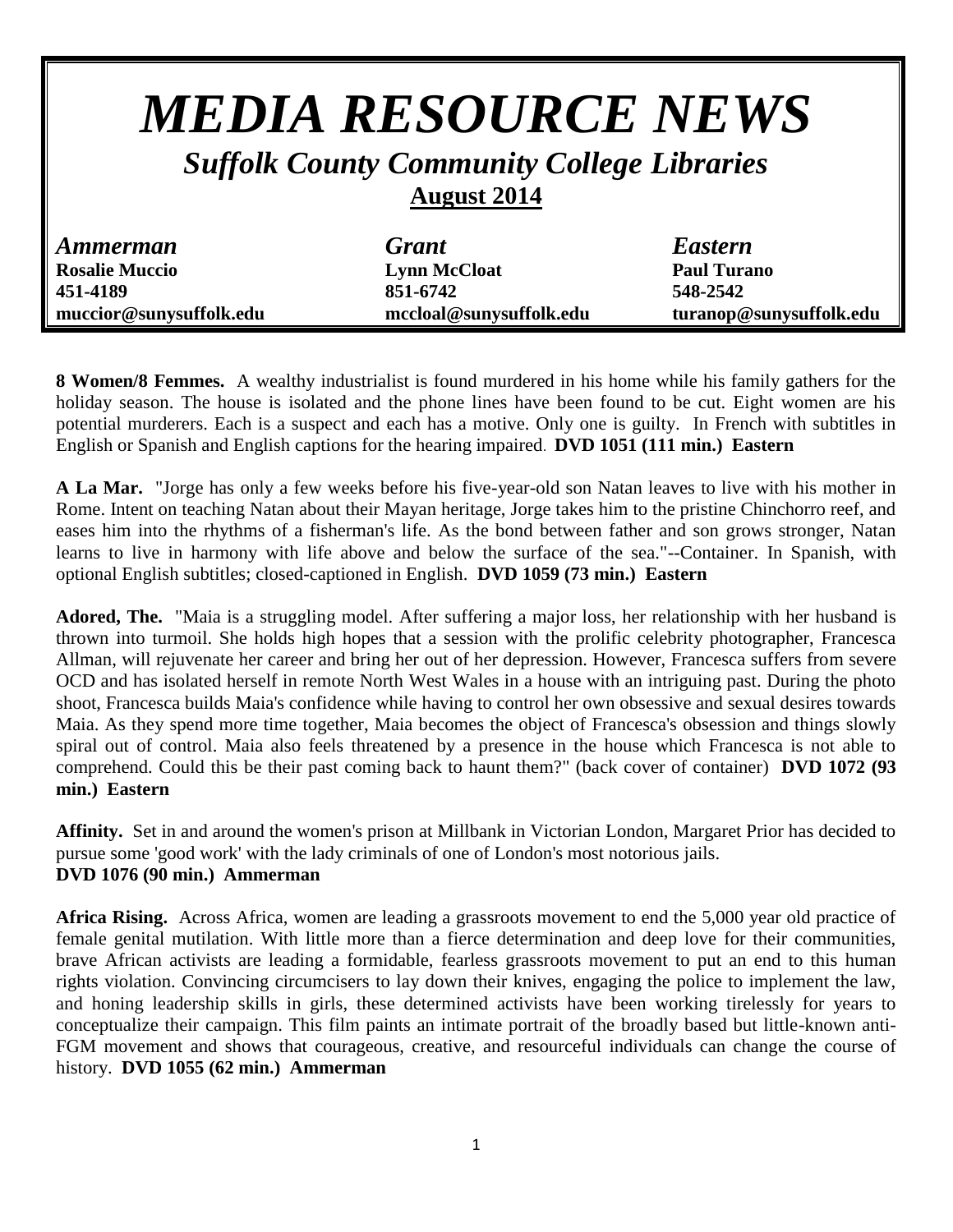**All About My Mother/Todo Sobre Mi Madre.** Manuela is a devoted single mother who needs to come to grips with the death of her 17-year-old son, Esteban. She had never told Esteban about his father, but after reading her son's journal she realizes she has to find Esteban's father, and explain what has happened. She leaves Madrid for Barcelona, to reconnect with her old friend Agrado, who introduces her to Rosa, a young nun in trouble, and Huma Rojo, a brilliant actress whom young Esteban idolized. A Hollywood melodrama done up as Greek tragedy translated into the context of everyday modern life, the film sums up both the boundlessness and the limitations of a mother's love. Spanish dialogue with optional English or French subititles. **DVD 1047 (101 min.) Eastern**

**Being John Malkovich.** An out-of-work puppeteer takes a filing clerk job on the cramped seventh floor of an office building where he discovers a hidden tunnel allowing him to enter the mind and life of actor John Malkovich for 15 minutes before being ejected onto the New Jersey Turnpike. **2 discs + booklet. DVD 1090 (113 min.) Ammerman**

**Biutiful.** Uxbal is a man on the wrong side of the law who struggles to provide for his children on the dangerous streets of Barcelona. As fate encircles him, Uxbal learns to accept the realities of life, whether bright, bad, or biutiful. Spanish dialogue; English or Spanish subtitles. **DVD 1063 (147 min.) Eastern**

**Blue, White, Red: Three Colors.** "A bold trio of stories about love and loss ... [that] was a defining event of the art-house boom of the 90s. The films are named for the colors of the French flag and stand for the tenets of the French Revolution: liberty, equality, and fraternity--but that hardly explains their enigmatic beauty and rich humanity. Set in Paris, Warsaw, and Geneva, and ranging from tragedy to comedy, Blue, White, and Red ... examine a group of ambiguously interconnected people experiencing profound personal disruptions"-- Container.

Trois couleurs, bleu = Three colors, blue (1993, 98 min.) -- Trois couleurs, blanc = Three colors, white / (1993, 91 min.) -- Trois couleurs, rouge = Three colors, red (1994, 99 min. 2 discs). French or Polish dialogue with optional English subtitles. **DVD 1054 (4 discs 288 min. total + booklet) Eastern**

**Breaking Bad: The Complete First Season.** After an unremarkable chemistry teacher learns he has terminal cancer, he turns to an exciting life of crime to provide for his loved ones. Includes all 7 episodes.

Disc 1. Pilot / written & directed by Vince Gilligan ; Cat's in the bag / producer, Patty Lin ; written by Vince Gilligan ; directed by Adam Bernstein ; And the bag's in the river / written by Vince Gilligan ; directed by Adam Bernstein -- disc 2. Cancer man / producer, Patty Lin ; written by Vince Gilligan ; directed by Jim McKay ; Gray matter / producer, Patty Lin ; written by Patty Lin ; directed by Tricia Brock ; Crazy handful of nothin' / producer, Patty Lin ; written by George Mastras ; directed by Bronwen Hughes -- disc 3. No-roughstuff-type deal / producer, Patty Lin ; written by Peter Gould ; directed by Tim Hunter ; bonus features. **DVD 1064 (3 discs, 346 min. total) Ammerman**

**Breaking Bad. The Complete Second Season.** After an unremarkable chemistry teacher learns he has terminal cancer, he turns to an exciting life of crime to provide for his loved ones.

Disc 1. Seven thirty-seven (47 min.) / directed by Bryan Cranston ; written by J Roberts ; Grilled (48 min.) / directed by Charles Haid ; written by George Mastras ; Bit by a dead bee (47 min.) / directed by Terry McDonough ; written by Peter Gould ; Down (47 min.) / directed by John Dahl ; written by Sam Catlin -- disc 2. Breakage (47 min.) / directed by Johan Renck ; written by Moira Walley-Beckett ; Peekaboo (47 min.) / directed by Peter Medak ; written by J Roberts & Vince Gilligan ; Negro y azul (47 min.) / directed by Felix Alcala ; written by John Shiban -- disc 3. Better call Saul (47 min.) / directed by Terry McDonough ; written by Peter Gould ; 4 days out (47 min.) / directed by Michelle MacLaren ; written by Sam Catlin ; Over (47 min.) / directed by Phil Abraham ; written by Moira Walley-Beckett -- Disc 4. Mandala (47 min.) / directed by Adam Bernstein ; written by George Mastras ; Phoenix (47 min.) / directed by Colin Bucksey ; written by John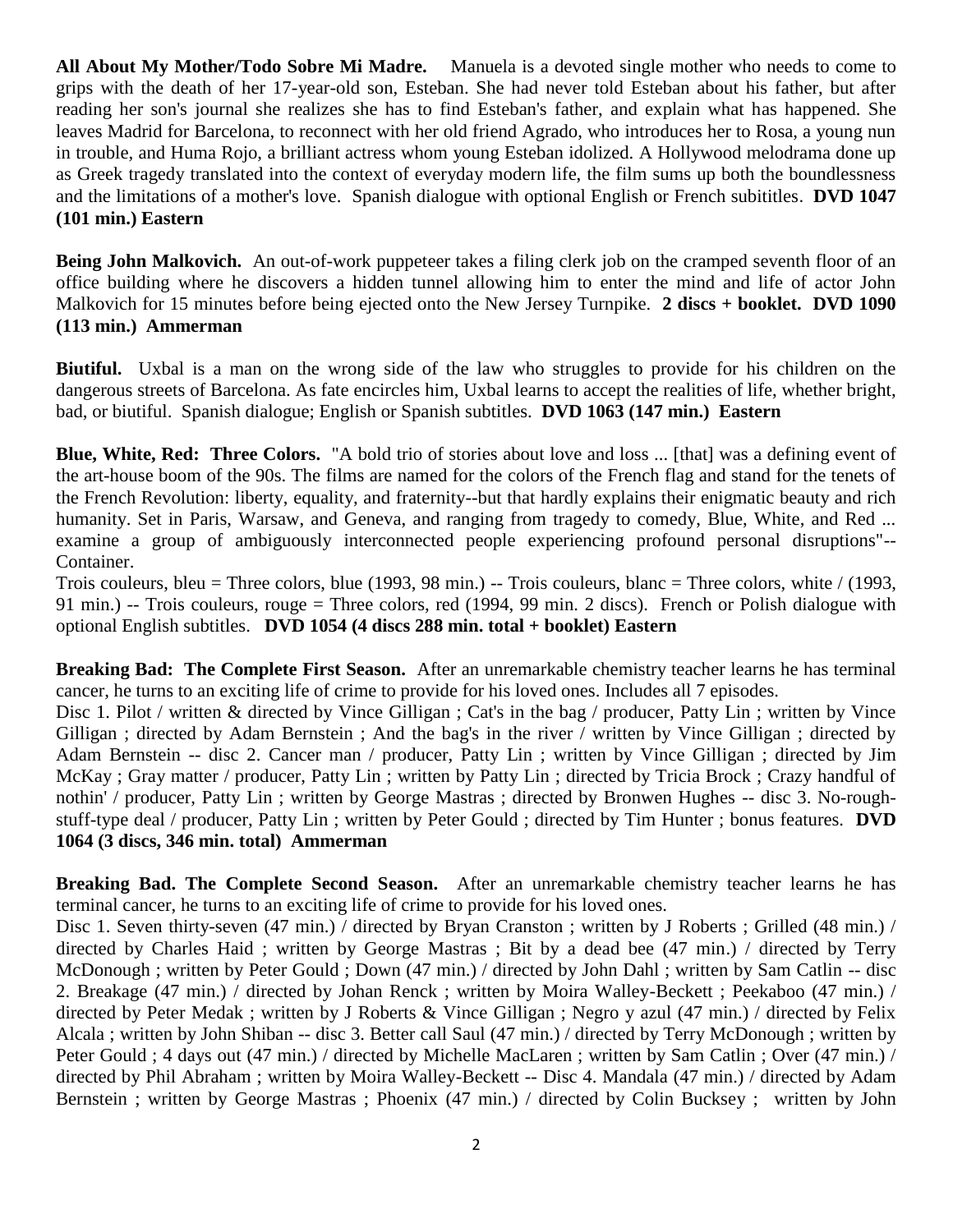#### Shiban ; ABQ (48 min.) / directed by Adam Bernstein ; written by Vince Gilligan. **DVD 1065 (4 discs, 615 min. total) Ammerman**

**Breaking Bad. The Complete Third Season.** Even though his cancer is in remission, chemistry teacher turned meth maker Walter White still can't catch a break. His wife has filed for divorce, his DEA agent brother-in-law is out to bust him, and a Mexican cartel just wants him dead. But with his family's future still at stake, Walt cooks up a deal that will make him a fortune, a scheme with a terrible price.

Disc 1, episode 1. No mas (48 min.) / directed by Bryan Cranston ; written by Vince Gilligan -- episode 2. Caballo sin nombre (47 min.) / directed by Adam Bernstein ; written by Peter Gould -- episode 3. I.F.T. (47 min.) / directed by Michelle MacLaren ; written by George Mastras (Uncensored) -- episode 4. Green light (47 min.) / directed by Scott Winant ; written by Sam Catlin.

Disc 2, episode 5. Más (47 min.) / directed by Johan Renck ; written by Moira Walley-Beckett (Uncensored) - episode 6. Sunset (47 min.) / written and directed by John Shiban -- episode 7. One minute (47 min.) / directed by Michelle MacLaren ; written by Thomas Schnauz.

Disc 3, episode 8. I see you (48 min.) / directed by Colin Bucksey ; written by Gennifer Hutchison --episode 9. Kafkaesque (47 min.) / directed by Michael Slovis ; written by Peter Gould & George Mastras -- episode 10. Fly (47 min.) / directed by Rian Johnson ; written by Sam Catlin & Moira Walley-Beckett (Uncensored).

Disc 4, episode 11. Abiquiu (48 min.) / directed by Michelle MacLaren; written by John Shiban & Thomas Schnauz -- episode 12. Half measures (47 min.) / directed by Adam Bernstein ; written by Sam Catlin & Peter Gould -- episode 13. Full measure (47 min.) / written and directed by Vince Gilligan. **DVD 1066 (4 discs, 614 min. total) Ammerman**

**Breaking Bad: The Complete Fourth Season.** In season four, Walt and Skyler try to use gambling to explain how Walt has made all of his money; Skyler tries to launder money through a car wash; Hank's discovery of Gus Fring's fingerprint in Gale Boetticher's apartment is enough for DEA and Albuquerque PD to bring Gus in for an interview; and much more.

Disc 1, episode 1. Box cutter (47 min.) / directed by Adam Bernstein ; written by Vince Gilligan ; episode 2. Thirty-eight snub (46 min.) / directed by Michelle MacLaren ; written by George Mastras ; episode 3. Open house (46 min.) / directed by David Slade; written by Sam Catlin; episode 4. Bullet points (45 min.) / directed by Colin Bucksey; written by Moira Walley-Beckett -- disc 2, episode 5. Shotgun (47 min.) / directed by Michelle MacLaren; written by Thomas Schnauz ; episode 6. Cornered (47 min.) / directed by Michael Slovis ; written by Gennifer Hutchison; episode 7. Problem dog (47 min.) / written and directed by Peter Gould -- disc 3, episode 8. Hermanos (47 min.) / directed by Johan Renck ; written by Sam Catlin & George Mastras ; episode 9. Bug (47 min.) / directed by Terry McDonough ; written by Moira Walley-Beckett & Thomas Schnauz ; episode 10. Salud (47 min.) / directed by Michelle MacLaren ; written by Peter Gould & Gennifer Hutchison -- disc 4, episode 11. Crawl space (47 min.) / directed by Scott Winant ; written by George Mastras & Sam Catlin ; episode 12. End times (46 min.) / directed by Vince Gilligan ; written by Thomas Schnauz & Moira Walley-Beckett ; episode 13. Face off (50 min.) / written and directed by Vince Gilligan. **DVD 1067 (4 discs, 610 min. total) Ammerman**

**Breaking Bad: The Complete Fifth Season.** No longer under the thumb of a mastermind criminal, Walt now assumes the role of one himself, as he and Jesse look to build their own empire. In the highly anticipated new season, a newly empowered and increasingly remorseless Walter White (Bryan Cranston) finds himself attempting to control a tenuous empire. But uneasy lies the head that wears the crown. At the end of Season 4, Walts war with Gus Fring (Giancarlo Esposito) ended in triumphant victory. Now, his transformation from a well-meaning family man into Heisenberg, a ruthless drug kingpin, is almost complete. No longer under the thumb of a mastermind criminal, Walt now assumes the role of one himself, as he and Jesse (Aaron Paul) look to build their own empire. Meanwhile, Skyler (Anna Gunn) struggles with the reality of her husbands new role and Hank (Dean Norris) works to wrap up his investigation of Gus business.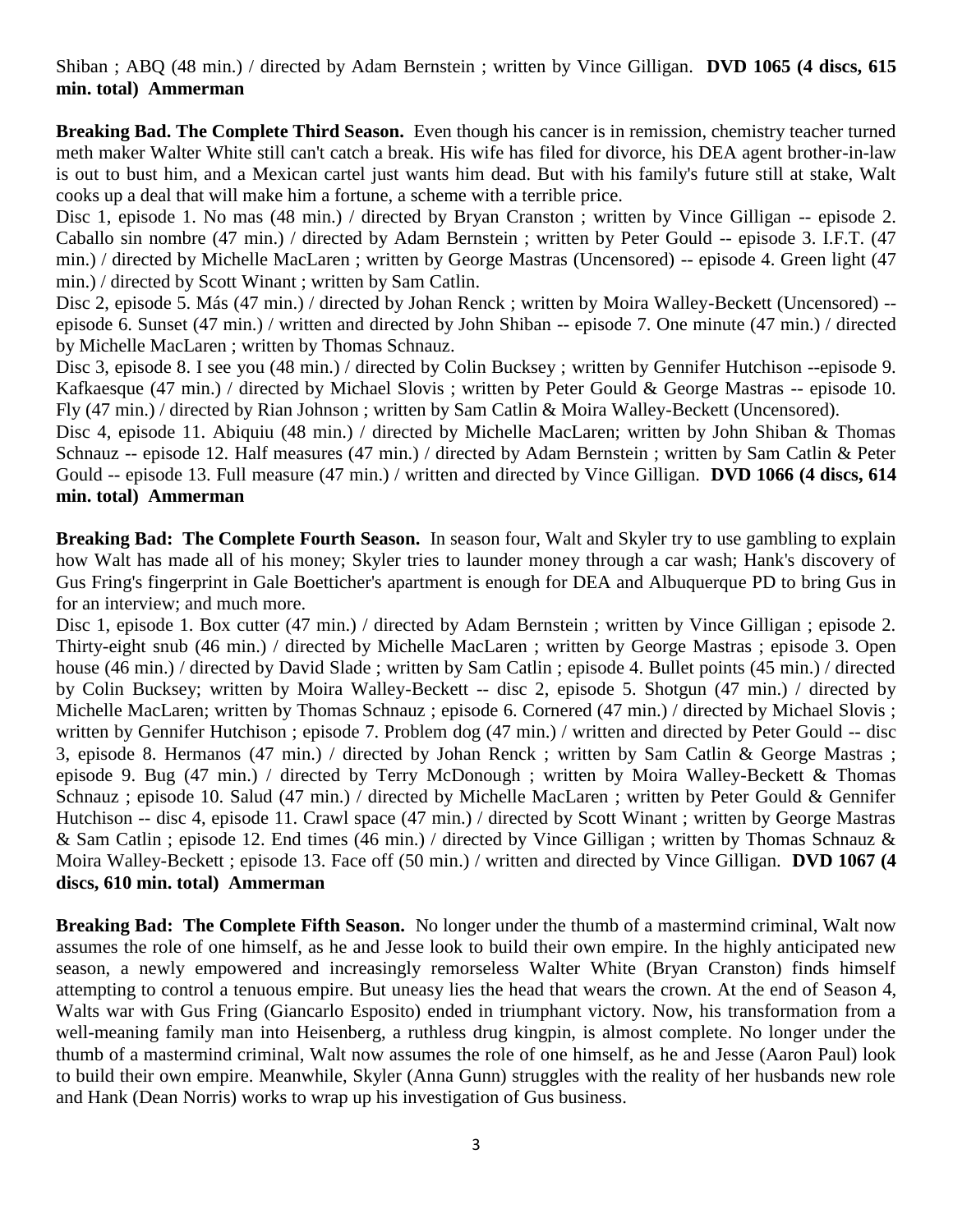Disc 1. Ep. 1. Live Free or Die -- Ep. 2. Madrigal -- Ep. 3. Hazard Pay -- Disc 2. Ep. 4. -- Fifty-One -- Ep. 5. Dead Freight -- Ep. 6. Buyout. -- Disc 3. Ep.7. Say My Name -- Ep. 8. Gliding All Over. **DVD 1068 (3 discs, 375 min. total) Ammerman**

**But I'm a Cheerleader.** Megan's super normal suburban existence is filled with friends, pom-poms and rahrah enthusiasm until her parents suspect that she may, in fact, be showing deviant tendencies. **DVD 1074 (84 min.) Eastern**

**Christmas Carol, A.** At first, miserable, greedy old Scrooge can't tolerate the revelry of Christmas, much less comprehend its meaning. But visits from his former business partner's ghost and three cautionary specters from the past, present and future force the man to soul-search. **DVD 1092 (100 min.) Eastern**

**City of Lost Children, The.** This fantastically twisted fairy tale is chock-full of curious characters and special effects. A sad and heartbroken madman, Krank, is aging prematurely because he can't dream. He kidnaps little children, hoping that eventually he will find a way to steal their sleeping thoughts. The story takes the form of a quest, as a sentimental harpooner-turned-fairground strongman, One, sets out to find his young brother on a dilapidated oil rig. He soon falls in love with the gutsy nine-year-old girl (who is head of the orphan gang), and together they run a gauntlet of fantastical dangers as they join hearts and hands to save a small boy's dreams from the madman's master plan. **DVD 1052 (116 min.) Eastern**

**Collapse of Burning Buildings.** Based on the text Collapse of Burning Buildings: A guide to Fireground Safety, by Vincent Dunn. Pt. 1. Wall collapse (17 min.) -- pt. 2. Peaked roof collapse (19 min.) -- pt. 3. Truss roof collapse (22 min.) -- pt. 4. Floor collapse (22 min.) -- pt. 5 Wood frame building collapse (21 min.) **DVD 1046 (5 Discs – total time 95:00 min.) Ammerman**

**Cloudburst.** Stella and Dot have been together for 31 years and have faithfully accompanied one another through life's ups and downs. Now in their seventies, Stella is hard of hearing and Dot is legally blind. Dotty's prudish granddaughter, Molly, decides the best place for Dot is a nursing home that will provide all the necessities. This forces Stella and Dot to make a bold decision: they will leave their hometown in Maine and make their way to Canada, where same-sex marriage is legal. **DVD 1081 (93 min.) Eastern**

**Disney's A Christmas Carol.** Ebenezer Scrooge begins the Christmas holiday with his usual miserly contempt, barking at his faithful clerk and his cheery nephew. But when the ghosts of Christmas Past, Present, and Yet to Come take him on an eye-opening journey revealing truths Old Scrooge is reluctant to face, he must open his heart to undo years of ill will before it's too late. **DVD 1093 (96 min.) Eastern**

**Drool.** Anora has got it rotten. Her husband is abusive, her children are disrespectful, and she lives in the middle of nowhere. Then Imogene, a Kathy K. Kosmetics saleswoman, moves into the neighborhood. Imogene and Anora become more than friends. When Anora accidentally shoots and kills her husband, they throw the corpse in the trunk of the Kathy K. car and ride off on a road trip to bury Daddy. **DVD 1075 (85 min.) Eastern**

**Duke Named Ellington, A.** Uses archival footage, photographs, and interviews with friends and former band members to look at the life and career of Duke Ellington. Includes footage of performances by Ellington and his orchestra, and clips from three movies Ellington and his orchestra performed in. **DVD 883 c.2 (110 min. 37 sec.) Grant** 

#### **Early Works of Cheryl Dunye, The. DVD 1084 (73 min. total) Eastern**

Janine: "(Experimental documentary, 1990) The story of a black lesbian's relationship with a white, upper middle class high school girl"--Container. (9 min.)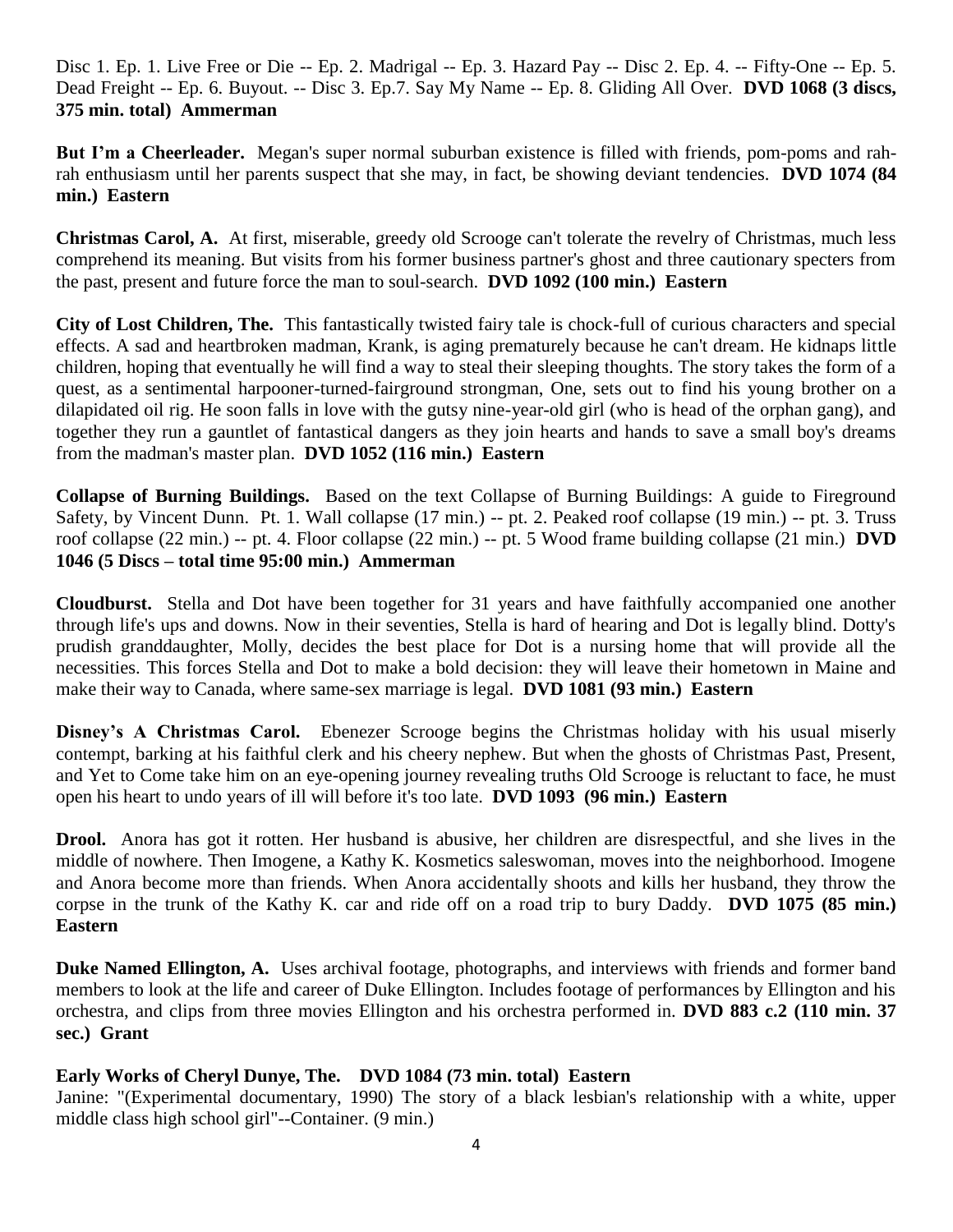She don't fade: "(Experimental narrative, 1991) A self-reflexive look at the sexuality of a young black lesbian"-- Container. (24 min.)

The potluck and the passion: "(Experimental narrative, 1993) Sparks fly as racial, sexual and social politics intermingle at a lesbian potluck"--Container. (22 min.)

Vanilla sex: "(Experimental documentary, 1992)"--Container. Dunye's contribution to visual artist Shu Leah Cheng's video installation Those fluttering objects of desire. (4 min.)

An untitled portrait: "(Video montage, 1993) Dunye's relationship with her brother is examined in this mixture of appropriated film footage, super 8mm home movies & Dunye's special brand of humor"--Container. (4 min.) Greetings from Africa: "(Narrative, 1994) Cheryl, playing herself, humorously experiences the mysteries of lesbian dating in the 90s"--Container. (10 min.)

**Elvis & Madonna.** Lesbian photographer Elvis is hired to deliver pizzas at night on her motorcycle. Her first delivery is to a transvestite hairdresser Lady Madonna. But when Elvis arrives she discovers that her client has been beaten up and robbed by her lover Joao Tripe. Elvis befriends Madonna and photographs her performances at the nightclub. They fall in love and move in together. But Elvis' decision to sell incriminating photos of Joao may come back to haunt her and Madonna as he promises revenge.In Portuguese, with optional subtitles in English, French or Spanish. **DVD 1077 (105 min.) Eastern**

**Examined Life.** Examined Life takes philosophy into the hustle and bustle of the everyday. The "rock star" philosophers of our time take "walks" through places that hold special resonance for them and their ideas. These places include crowded city streets, deserted alleyways, Central Park, and a garbage dump.

Contents: Cornel West, part 1 : examining yourself -- Avital Ronell : paths that lead nowhere -- Peter Singer : the shallow pond -- Kwame Anthony Appiah : the cosmopolitan -- Martha Nussbaum : the capabilities approach -- Cornel West, part 2 : "truth as a way of life" -- Michael Hardt : becoming capable of democracy -- Slavoj Žižek : ecology as ideology -- Judith Butler & Sunaura Taylor : "what can a body do?" -- Cornel West, part 3 : rejecting romanticism. **DVD 1094 (88 mins.) Ammerman**

**Fire Attack: Strategy and Tactics of Initial Company Response.** Disc 1. Understanding the enemy -- Disc 2. Basics of effective incident management -- Disc 3. Fireground risk management -- Disc 4. Tactical deployment of engine & truck company operations -- Disc 5. Standards of fire attack: offensive operations -- Disc 6. Standards of fire attack: defensive operations. **DVD 1049 (6 Discs, Instruction Guide, Textbook) Ammerman**

**Flashover.** Firefighter, Vincent Dunn explains flashover and how to prevent it for fire service training. **DVD 1028 (20 min.) Ammerman**

**Flock of Dodos: The Evolution and Intelligent Design Circus.** A humorous look at the debate between proponents of biological evolution and adherents of intelligent design, focusing especially on legal opinions about the issue. **DVD 1070 (84 min.) Grant**

**Flower Of My Secret, The/La Flor de mi Secreto.** "Leo writes romance novels - but with a loveless marriage, she finds herself fresh out of inspiration. Angel is a tough and gruff journalist with an iron will and a heart of gold. When their paths cross, they discover something neither had expected - a real-life love affair"-- Container. Spanish dialogue with optional English or French subititles. **DVD 1050 (103 min.) Eastern**

**Frank Capra's Prelude to War.** "While America sleeps, Japan & Germany slowly and methodically build their armies and launch their plans for global conquest"--Container. **DVD 1089 (54 min.) Ammerman**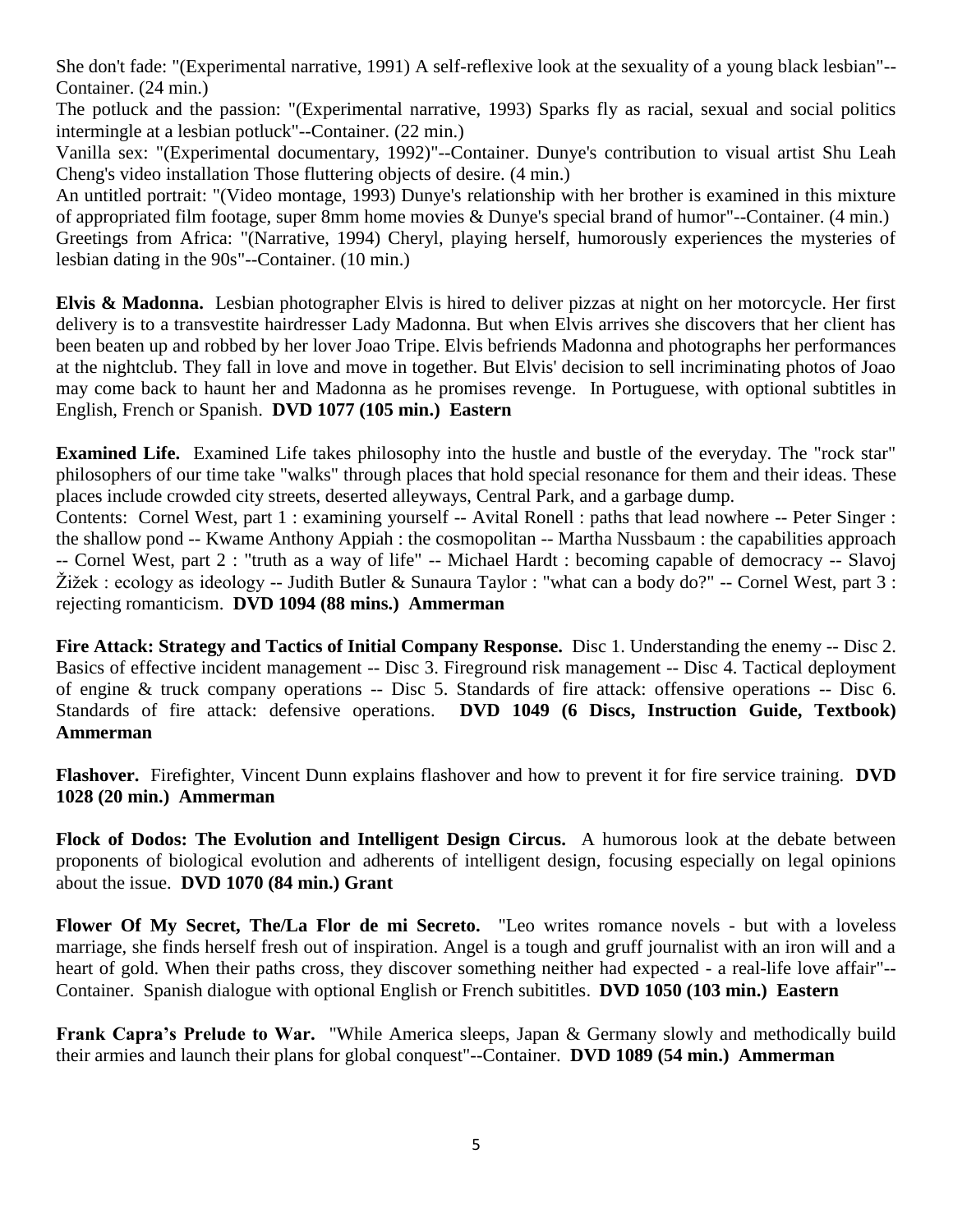#### **Great African Films. Vol. 2.**

Tasuma: The story of Sogo Sanou, aka Tasuma, a former French soldier who was a member of the African troops known as the Tiralleurs Senegalais, which fought hard for France. Sanou has been trying for over 50 years to obtain his well-deserved military pension. Convinced he will receive the money, he buys a mill on credit for the village. When the money does not arrive, Sanou is put in prison. The women of the village rally to set him free. French and Moore dialogue, English subtitles.

Sia: Kombi is a poverty-stricken city dominated by a tyrant king. In order to bring back prosperity, the king is advised by his priests to make the traditional human sacrifice of a young virgin to a mystical snake god. Sia, the most beautiful young woman in the village, is chosen. Lieutenant Mamadi, her fiancé, rebels against the decision to perform this ritual, and the village becomes divided. Struggles and revelations follow as the villagers confront issues of honor, corruption and power. Bambara dialogue, English subtitles.

#### **DVD 1085 (2 discs, 177 min.) Ammerman**

**Great Gatsby, The.** 2013 w/Leonardo DiCaprio**.** The Great Gatsby follows viable writer Nick Carraway as he leaves the Midwest and comes to New York City in the spring of 1922. Chasing his own American dream, Nick lands next door to Jay Gatsby, and across the bay from his cousin, Daisy, and her husband, Tom Buchanan. Nick is drawn into the captivating world of the rich and their loves and deceits. As he bears witness, he pens a tale of impossible love, incorruptible dreams, and tragedy, and holds a mirror to our own modern times and struggles. **DVD 1057 (2 discs, 142 min.) Ammerman**

**Great Gatsby, The.** (with Robert Redford). In 1920s Long Island, a mysterious American millionaire's efforts to recapture the sweetheart of his youth result in tragedy. **DVD 1058 (143 min.) Ammerman**

**Imagine Me & You.** A blushing bride's nuptials take a surprising turn at the altar, when an innocent glance between her and a female guest sparks a love at first sight romance. She is soon forced to choose between her husband and the girl of her dreams. **DVD 1079 (93 min.) Eastern**

**Jihad for Love, A.** "First feature documentary to explore the complex global intersections between Islam and homosexuality ... The film travels a wide geographic arc presenting us lives from India, Pakistan, Iran, Turkey, Egypt, South Africa and France. Always filming in secret and as a Muslim, [filmmaker] Parvez [Sharma] makes the film from within the faith, depicting Islam with the same respect that the film's characters show for it"-- Container. **DVD 1073 (81 min.) Eastern**

**Koyaanisqatsi.** Koyaanisqatsi is a Hopi Indian word meaning variously: crazy life, life in turmoil, life disintegrating, life out of balance (the subtitle for this film), and a state of life that calls for another way of life. This film presents a concert of visual images that progresses from purely natural environments to nature as affected by people, and finally to our contemporary urban environment that is devoid of nature. The film is visual with musical accompaniment and some singing. At the end of the movie, title cards describe a Hopi prophecy. **DVD 1087 (87 min.) Ammerman**

**Law of Desire/La Ley del Deseo**. Cocaine-snorting homosexual hedonist writer-director Pablo Quintero is bereft--because his boyfriend Juan has just moved out. Pablo meets Antonio at a party, and they share a few passionate nights, but Antonio soon proves far too clingy for Pablo's taste. All hell breaks loose when Antonio comes across a sad, yearning love note from Juan, which ignites in Antonio a bonfire of jealous possessiveness. Pablo's transsexual sister Tina and her daughter Ada get involved in the mess as well. None of their lives will ever be the same because of this tragic unrequited love triangle. Spanish dialogue with optional English or French subititles. **DVD 1048 (102 min.) Eastern**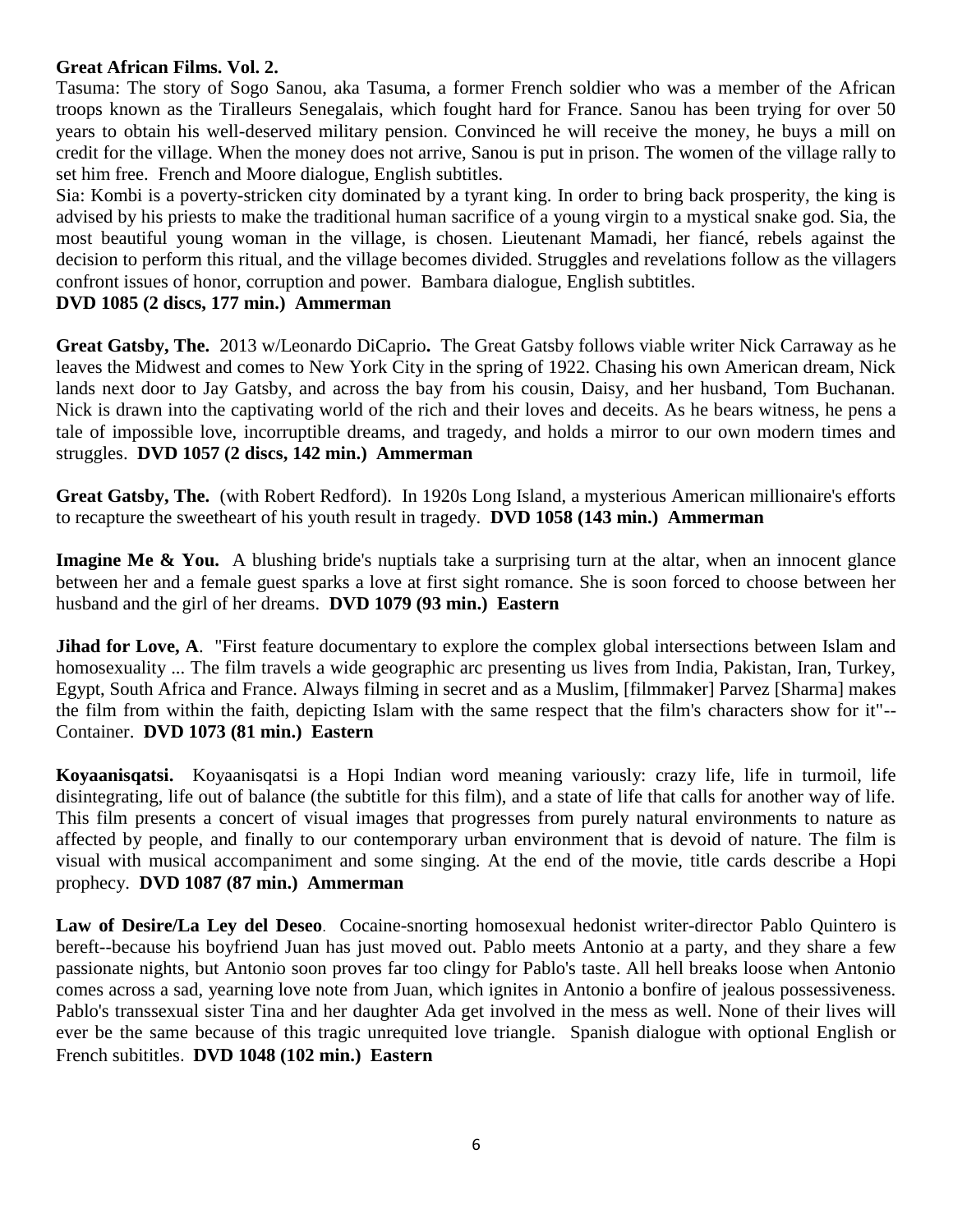**M A Film by Fritz Lang.** When a serial killer is stalking the children of the city, everyone, including the criminal underworld, wants to see him brought down. The story is based on the Düsseldorf child murders of 1929.In German, with optional English subtitles. **2 discs + booklet DVD 1091 (110 min.) Ammerman**

**Margarita.** This charming lesbian drama tells the tale of an undocumented Mexican nanny, Margarita, whose girlfriend Jane is reluctant to commit and whose yuppie employers, a nice Toronto family with money problems, are about to let her go. **DVD 1080 (91 min.) Eastern**

**Medicating Children Techniques for Medication Administration.** Medicating children series : Preventing errors (14:10 min). -- Medicating children series : Techniques for medication administration (20:13 min). **DVD 1043 (2 discs, 34:23 min.) Ammerman**

**No Eres Tu, Soy Yo/It's Not You, It's Me.** A romantic comedy that tells the hilarious story of Javier, a man who refuses to accept the loss of the woman he loves. In his journey to recovery, he rides an emotional rollercoaster that eventually leads him to his true love. Spanish dialogue, optional English or Spanish subtitles. **DVD 1062 (100 min.) Eastern**

**Plow That Broke the Plains, The; and River, The.** The plow that broke the plains" depicts the social and economic history of the Great Plains from the settlement of the prairies by cattlemen and farmers through the World War I boom to drought and depression. "The river" traces life in the Mississippi River Valley during the previous 150 years, showing the consequences of sharecropping, soil exhaustion, unchecked erosion and floods, and concludes with scenes of regional planning, TVA development and federal efforts. [Contents: The plow that broke the Plains : a U.S. documentary film (1936) (27 min.) -- The river : a U.S. documentary film (1938) (32 min.).] **DVD 1045 (113 min.) Ammerman**

**Point of Order.** A compilation of TV coverage of the 1954 McCarthy-Army hearings, where the Army accuses Senator McCarthy of improperly pressuring the Army for special treatment of one of the senator's aides. **DVD 1086 (97 min.) Ammerman**

**Post Tenebras Lux/Light After Darkness.** Follows an upscale Mexican family whose move to the countryside in search of an ideal life results in domestic crisis and class friction. An enthralling and enigmatic exploration of the primal conflicts of the human condition. In Spanish, English and French dialogue, with subtitles in English. **DVD 1061 (115 min.) Eastern**

**Prelude to War, Frank Capra's.** "While America sleeps, Japan & Germany slowly and methodically build their armies and launch their plans for global conquest"--Container. **DVD 1089 (54 min.) Ammerman**

**Quest for Honor.** Describes the practice of "honor killing" of women by male relatives for actions deemed dishonorable to their families in Kurdistan, Iraq, and highlights efforts by Kurdish activists to end the practice. **DVD 1078 (63 min.) c. 1 – Ammerman; c. 2 – Eastern**

**Shane.** A drifter and retired gunfighter helps a homestead family fight against an aging cattleman and his hired gunman. **DVD 1088 (117 min.) Ammerman**

**Sin Nombre.** A teenage Honduran girl forms an unlikely friendship with a Mexican gang member who is helping her to smuggle her family into the United States. In Spanish with optional subtitles in English or French; closed-captioned. **DVD 1060 (96 min.) Eastern**

**Staff Relations in Healthcare Working as a Team.** This program examines teamwork and considers its role in patient care. Explaining the trend toward multidisciplinary teamwork in healthcare, the DVD defines